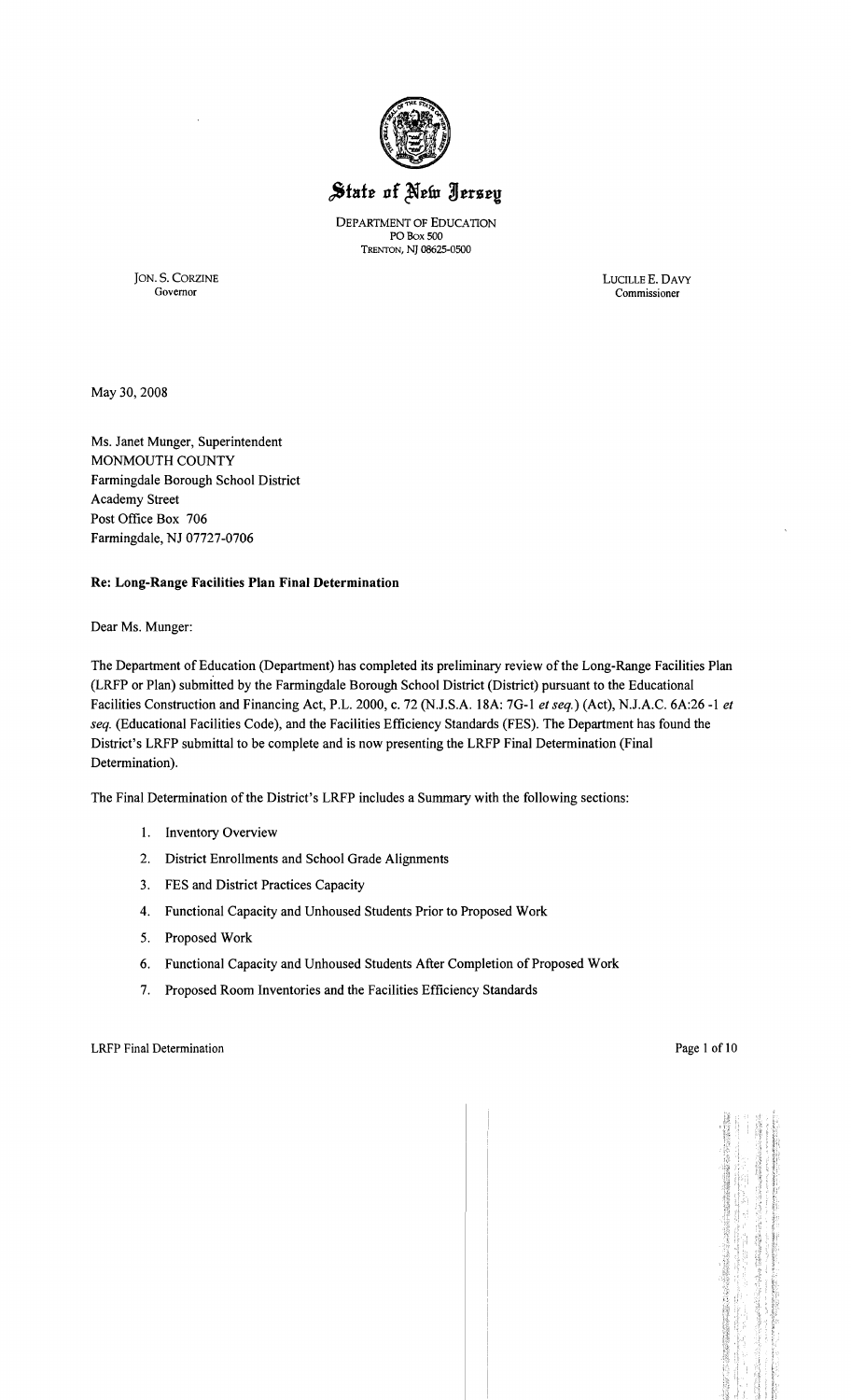Major LRFP approval issues include the adequacy of the LRFP's proposed enrollments, school capacities, and educational spaces. Approval of the LRFP, and any projects and costs listed therein, does not imply approval of an individual school facilities project or its corresponding costs and eligibility for State support under the Act. Similarly, approval of the LRFP does not imply approval of portions of the Plan that are inconsistent with the Department's FES and proposed building demolition or replacement. Determination of preliminary eligible costs and final eligible costs will be made at the time of the approval of a particular school facilities project pursuant to NJ.S.A. 18A:7G-5. The District must submit a feasibility study as part of the school facilities project approval process, pursuant to N.J.S.A. 18A:7G-7b, to support proposed building demolition or replacement. The feasibility study should demonstrate that a building might pose a risk to the safety of the occupants after rehabilitation or that rehabilitation is not cost-effective.

Following the approval of the LRFP, the District may submit an amendment to the approved LRFP for Department review. Unless and until an amendment to the LRFP is submitted to and approved by the Commissioner of the Department pursuant to NJ.S.A. 18A:7G-4(c), the approved LRFP shall remain in effect. The District may proceed with the implementation of school facilities projects that are consistent with the approved LRFP whether or not the school facilities project contains square footage that may be ineligible for State support.

We trust that this document will adequately explain the Final Determination and allow the District to move forward with the initiation of projects within its LRFP. Please contact H. Lyle Jones, Regional Director at the Office of School Facilities at (609) 943-5452 with any questions or concerns that you may have.

Sincerely, reately.<br>Mucille Today

Lucille E. Davy Commissioner

Enclosure

c: John Hart, Chief of Staff

William King, Assistant Commissioner, Division of Field Services Kathryn Forsyth, Director of Public Information Carole K. Morris, Monmouth County, Executive County Superintendent Bernard E. Piaia, Director, School Facilities, Office of the Chief of Staff H. Lyle Jones, Regional Director, School Facilities, Office of the Chief of Staff H. Lyle Jones, County Manager, School Facilities, Office of the Chief of Staff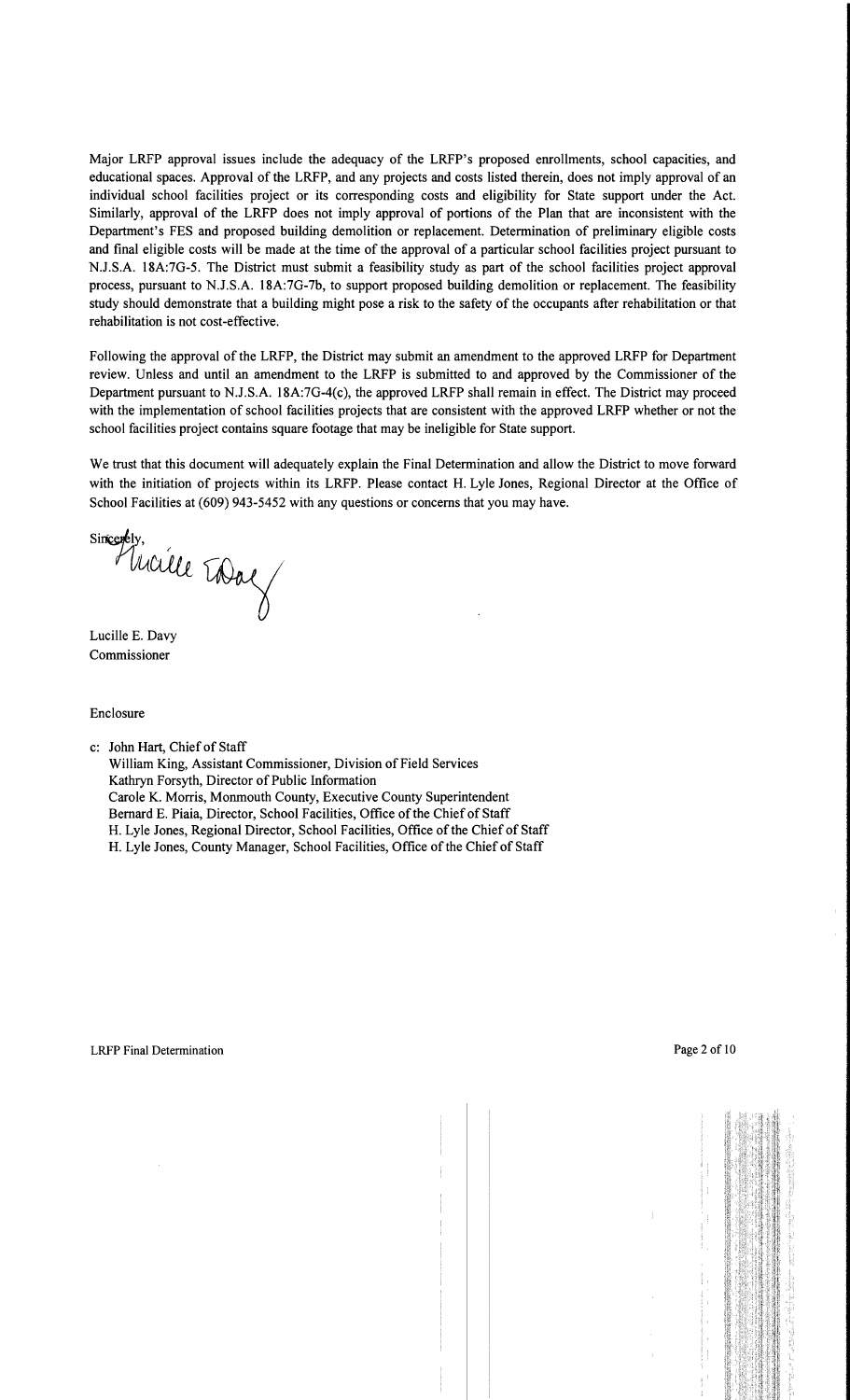# LONG-RANGE FACILITIES PLAN

# **Final Determination Summary**

Farmingdale Borough School District

The Department of Education (Department) has completed its review of the Long-Range Facilities Plan (LRFP or Plan) submitted by the Farmingdale Borough School District (District) pursuant to the Educational Facilities Construction and Financing Act, P.L. 2000, c.72 (NJ.S.A. 18A:7G-l *et seq.)* (Act), N.J.A.C. 6A:26-1 et seq. (Educational Facilities Code), and the Facilities Efficiency Standards (FES).

This is the Department's Final Determination Summary (Summary) of the LRFP. The Summary is based on the standards set forth in the Act, the Educational Facilities Code, the FES, District entered data in the LRFP and Project Application and Tracking System (LRFP website), and District supplied supporting documentation. The Summary consists of seven sections. The referenced reports in *italic* text are standard LRFP reports available on the Department's LRFP website.

#### 1. Inventory Overview

The District provides services for students in grades K-8. The predominant existing school grade configuration is K-8. The predominant proposed school grade configuration is K-8. The District is classified as an "Under 55" district for funding purposes.

The District identified existing and proposed schools, sites, buildings, playgrounds, playfields, and parking lots in its LRFP. The total number of existing and proposed district-owned or leased schools, sites, and buildings are listed in Table 1. A detailed description of each asset can be found in the LRFP website report titled *"Site Asset Inventory Report. "* 

|                                                      | <b>Existing</b> | <b>Proposed</b> |
|------------------------------------------------------|-----------------|-----------------|
| Sites:                                               |                 |                 |
| <b>Total Number of Sites</b>                         |                 |                 |
| Number of Sites with no Buildings                    |                 |                 |
| Number of Sites with no Instructional Buildings      |                 |                 |
| <b>Schools and Buildings:</b>                        |                 |                 |
| <b>Total Number of Schools</b>                       |                 |                 |
| <b>Total Number of Instructional Buildings</b>       |                 |                 |
| Total Number of Administrative and Utility Buildings |                 |                 |
| <b>Total Number of Athletic Facilities</b>           |                 | ∩               |
| <b>Total Number of Parking Facilities</b>            |                 |                 |
| <b>Total Number of Temporary Facilities</b>          |                 |                 |

# Table 1: Inventory Summary

ţ. Ť.

 $\hat{\Gamma}$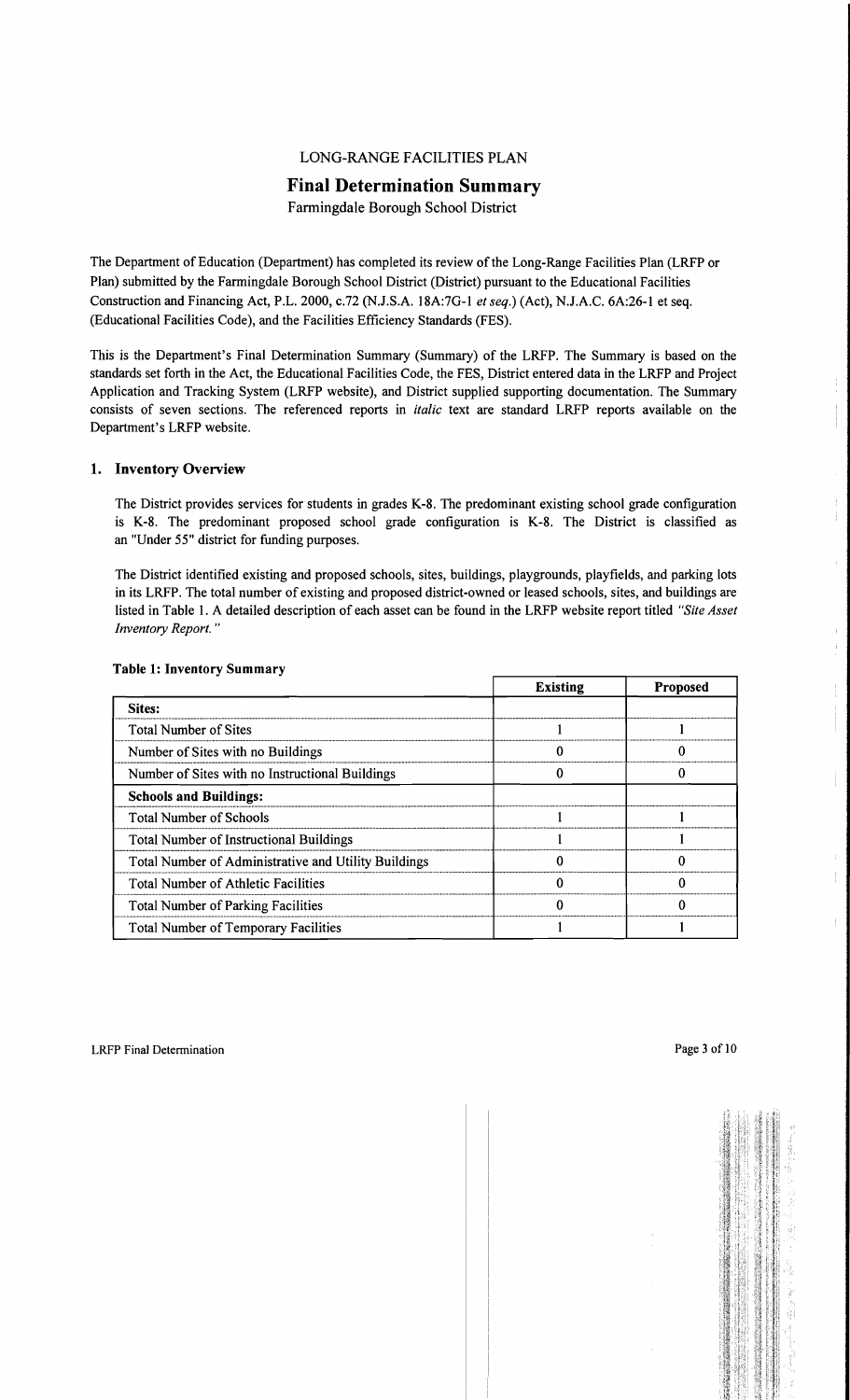As directed by the Department, incomplete school facilities projects that have project approval from the Department are represented as "existing" in the Plan. District schools with incomplete approved projects that include new construction or the reconfiguration of existing program space are as follows: n/a.

Major conclusions are as follows:

- The District is proposing to maintain the existing number of District-owned or leased sites.
- **•** The District is proposing to maintain the existing number of District-owned or operated schools.
- The District is proposing to maintain the existing number of District-owned or leased instructional buildings. The District is proposing to maintain the existing number of District-owned or leased noninstructional buildings.

FINDINGS The Department has determined that the proposed inventory is adequate for review of the District's LRFP. However, the LRFP determination does not imply approval of an individual school facilities project listed within the LRFP. The District must submit individual project applications for project approval. If building demolition or replacement is proposed, the District must submit a feasibility study, pursuant to NJ.S.A. 18A:7G-7b, as part of the application for the specific school facilities project.

# 2. District Enrollments and School Grade Alignments

The District determined the number of students, or "proposed enrollments," to be accommodated in the LRFP on a district-wide basis and in each school. The District's existing and proposed enrollments and the cohortsurvival projection provided by the Department on the LRFP website are listed in Table 2. Detailed information can be found in the LRFP website report titled *"Enrollment Projection Detail.* " Existing and proposed school enrollments and grade alignments can be found in the report titled *"Enrollment and School Grade Alignment. "* 

|                             | <b>Actual Enrollments</b><br>2006 | <b>District Proposed</b><br><b>Enrollments</b> | <b>Department's LRFP</b><br><b>Website Projection</b> |
|-----------------------------|-----------------------------------|------------------------------------------------|-------------------------------------------------------|
| Grades K-12:                |                                   |                                                |                                                       |
| Grades K-5, including SCSE  | 108                               | 82                                             | 125                                                   |
| Grades 6-8, including SCSE  | 39                                | 54                                             | 48                                                    |
| Grades 9-12, including SCSE |                                   |                                                | Ω                                                     |
| <b>District Totals</b>      | 147                               | 136                                            | 173                                                   |
| <b>Pre-Kindergarten:</b>    |                                   |                                                |                                                       |
| Pre-Kindergarten, Age 3     | ኅ                                 | 6                                              | 173                                                   |
| Pre-Kindergarten, Age 4     | ጎ                                 |                                                | Ω                                                     |
| Pre-Kindergarten, SCSE      |                                   |                                                |                                                       |

#### Table 2: Enrollment Comparison

*"SCSE"* = *Self-Contained Special Education*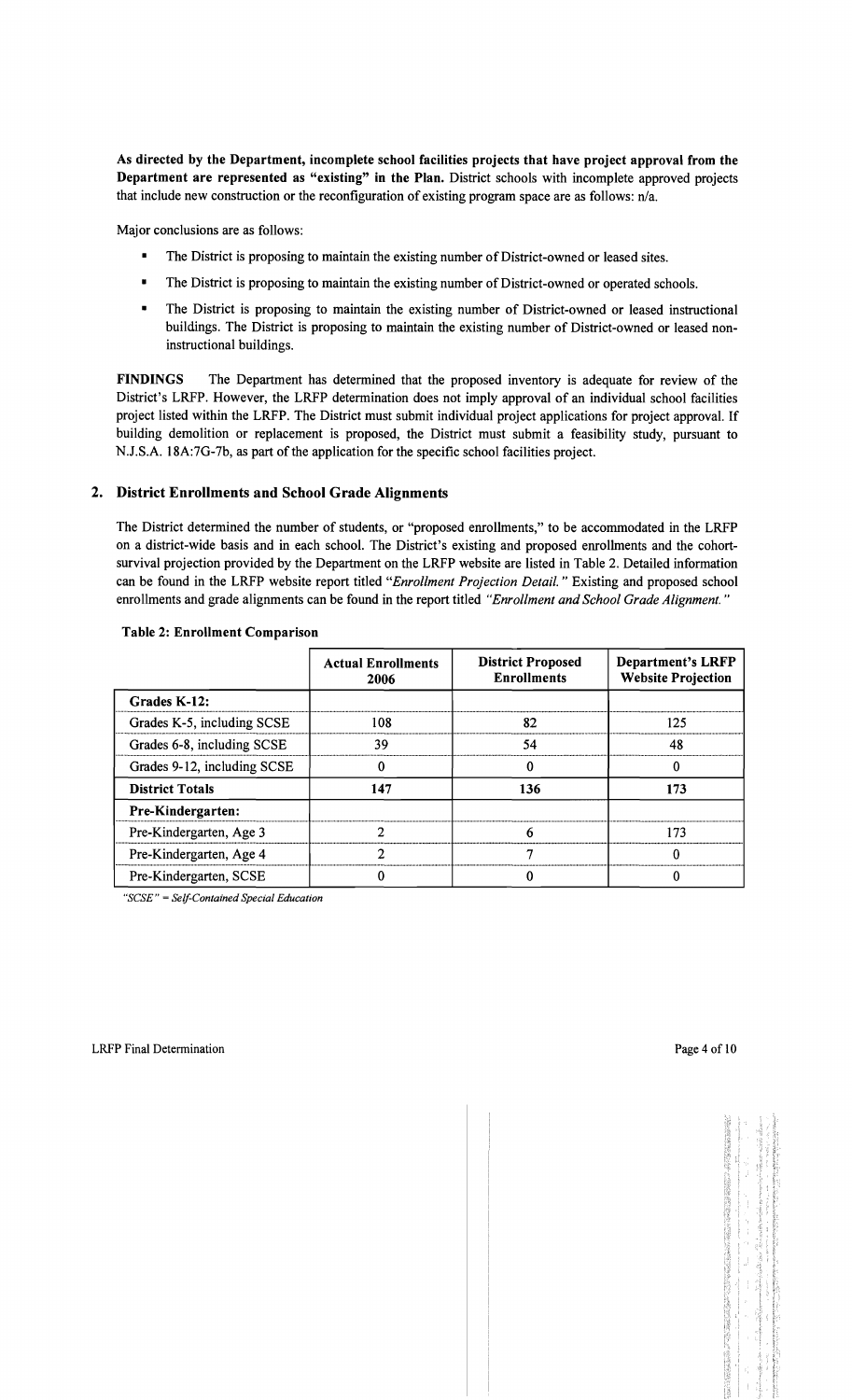Major conclusions are as follows:

- The District did not elect to use the Department's LRFP website projection. Supporting documentation was submitted to the Department as required to justify the proposed enrollments.
- The District is planning for declining enrollments.
- The District is not an ECPA (Early Childhood Program Aid) District.

**FINDINGS** The Department has determined that the District's proposed enrollments are supportable for review of the District's LRFP. The Department will require a current enrollment projection at the time an application for a school facilities project is submitted incorporating the District's most recent Fall Enrollment Report in order to verify that the LRFP's planned capacity is appropriate for the updated enrollments.

# **3. FES and District Practices Capacity**

The proposed room inventories for each school were analyzed to determine whether the LRFP provides adequate capacity for the proposed enrollments. Two capacity calculation methods, called *"FES Capacity"* and *"District Practices Capacity,* " were used to assess existing and proposed school capacity in accordance with the FES and District program delivery practices. A third capacity calculation, called *"Functional Capacity, "*  determines Unhoused Students and potential State support for school facilities projects. Functional Capacity is analyzed in Section 5 of this Summary.

- *FES Capacity only assigns capacity to pre-kindergarten <i>(if district-owned or operated), kindergarten,* general, and self-contained special education classrooms. No other room types are considered to be capacity-generating. Class size is based on the FES and is prorated for classrooms that are sized smaller than FES classrooms. FES Capacity is most accurate for elementary schools, or schools with non-departmentalized programs, in which instruction is "homeroom" based. This capacity calculation may also be accurate for middle schools depending upon the program structure. However, this method usually significantly understates available high school capacity since specialized spaces that are typically provided in lieu of general classrooms are not included in the capacity calculations.
- $\blacksquare$ *District Practices Capacity* allows the District to include specialized room types in the capacity calculations and adjust class size to reflect actual practices. This calculation is used to review capacity and enrollment coordination in middle and high schools.

A capacity utilization factor in accordance with the FES is included in both capacity calculations. A 90% capacity utilization rate is applied to classrooms serving grades K-8. An 85% capacity utilization rate is applied to classrooms serving grades 9-12. No capacity utilization factor is applied to preschool classrooms.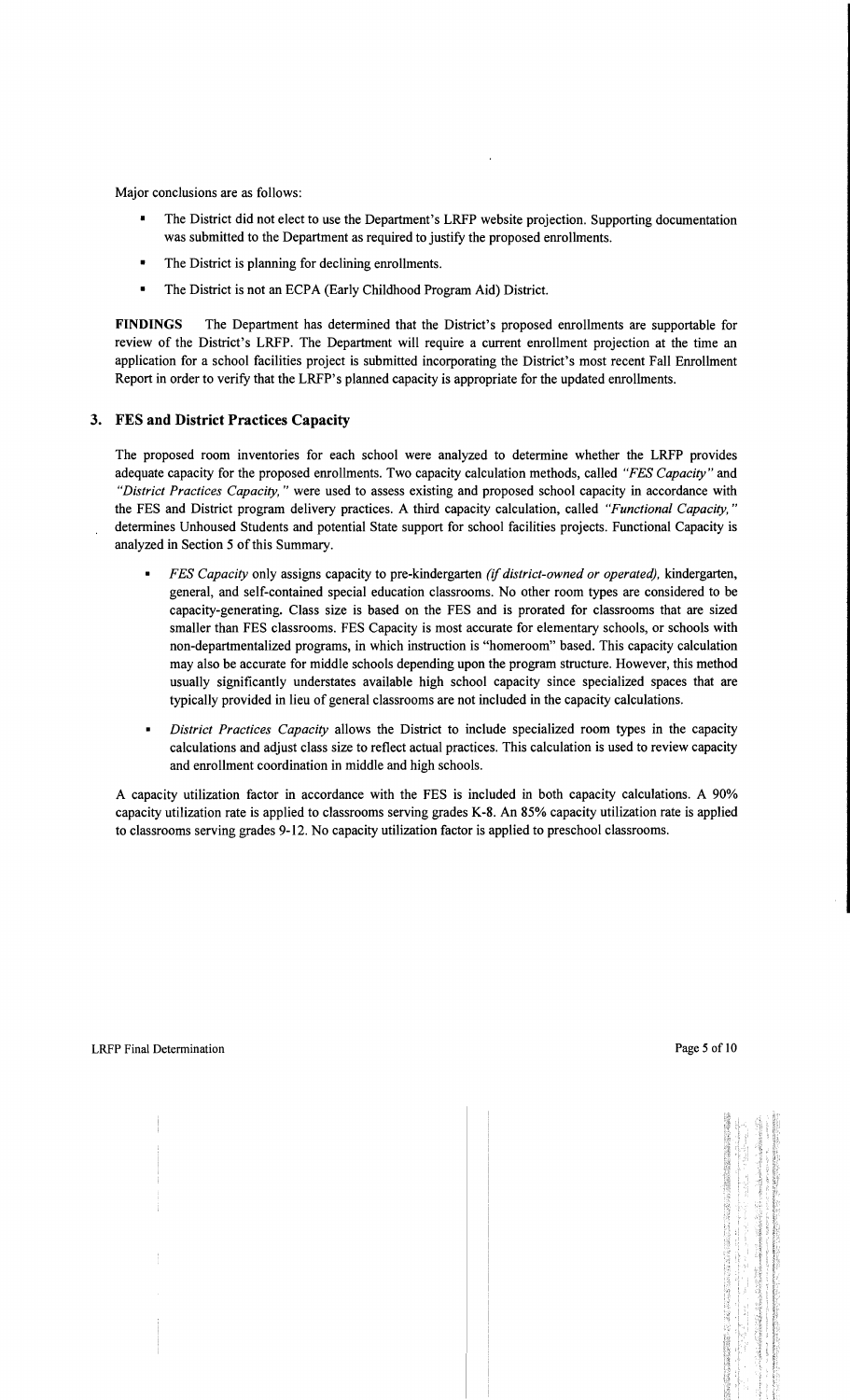Table 3 provides a summary of existing and proposed district-wide capacities. Detailed information can be found in the LRFP website report titled *"FES and District Practices Capacity. "* 

|                                                 | <b>Total FES Capacity</b> | <b>Total District Practices Capacity</b> |
|-------------------------------------------------|---------------------------|------------------------------------------|
| (A) Proposed Enrollments                        | 142                       | 142                                      |
| (B) Existing Capacity                           | 157.92                    | 157.92                                   |
| <i>Existing Capacity Status (B)-(A)</i>         | 15.92                     | 15.92                                    |
| (C) Proposed Capacity                           | 157.92                    | 157.92                                   |
| <i><b>*Proposed Capacity Status (C)-(A)</b></i> | 15.92                     | 15.92                                    |

Table 3: FES and District Practices Capacity Summary

\* *Positive numbers signify surplus capacity; negative numbers signify inadequate capacity. Negative values for District Practices capacity are acceptable* if*proposed enrollments do not exceed* J*00% capacity utilization.* 

Major conclusions are as follows:

- The District has appropriately coordinated proposed school capacities and enrollments in the LRFP.
- Adequate justification has been provided by the District if capacity for a school deviates from the proposed enrollments by more than 5%.

FINDINGS The Department has determined that the proposed District capacity, in accordance with the proposed enrollments, is adequate for review of the District's LRFP. The Department will require a current enrollment projection at the time an application for a school facilities project is submitted, incorporating the District's most recent Fall Enrollment Report, in order to verify that the LRFP's planned capacity meets the District's updated enrollments.

#### 4. Functional Capacity and Unhoused Students Prior to Proposed Work

*Functional Capacity* was calculated and compared to the proposed enrollments to provide a preliminary estimate of Unhoused Students and new construction funding eligibility. Functional Capacity is the adjusted gross square footage of a school building *(total gross square feet minus excluded space)* divided by the minimum area allowance per Full-time Equivalent student for the grade level contained therein. Unhoused Students is the number of students projected to be enrolled in the District that exceeds the Functional Capacity of the District's schools pursuant to N.J.A.C. 6A:26-2.2(c).

*"Excluded Square Feet"* in the LRFP Functional Capacity calculation includes (1) square footage exceeding the FES for any pre-kindergarten, kindergarten, general education, or self-contained special education classroom; (2) grossing factor square footage *(corridors, stairs, mechanical rooms, etc.)* that exceeds the FES allowance, and (3) square feet proposed to be demolished or discontinued from use. Excluded square feet may be revised during the review process for individual school facilities projects.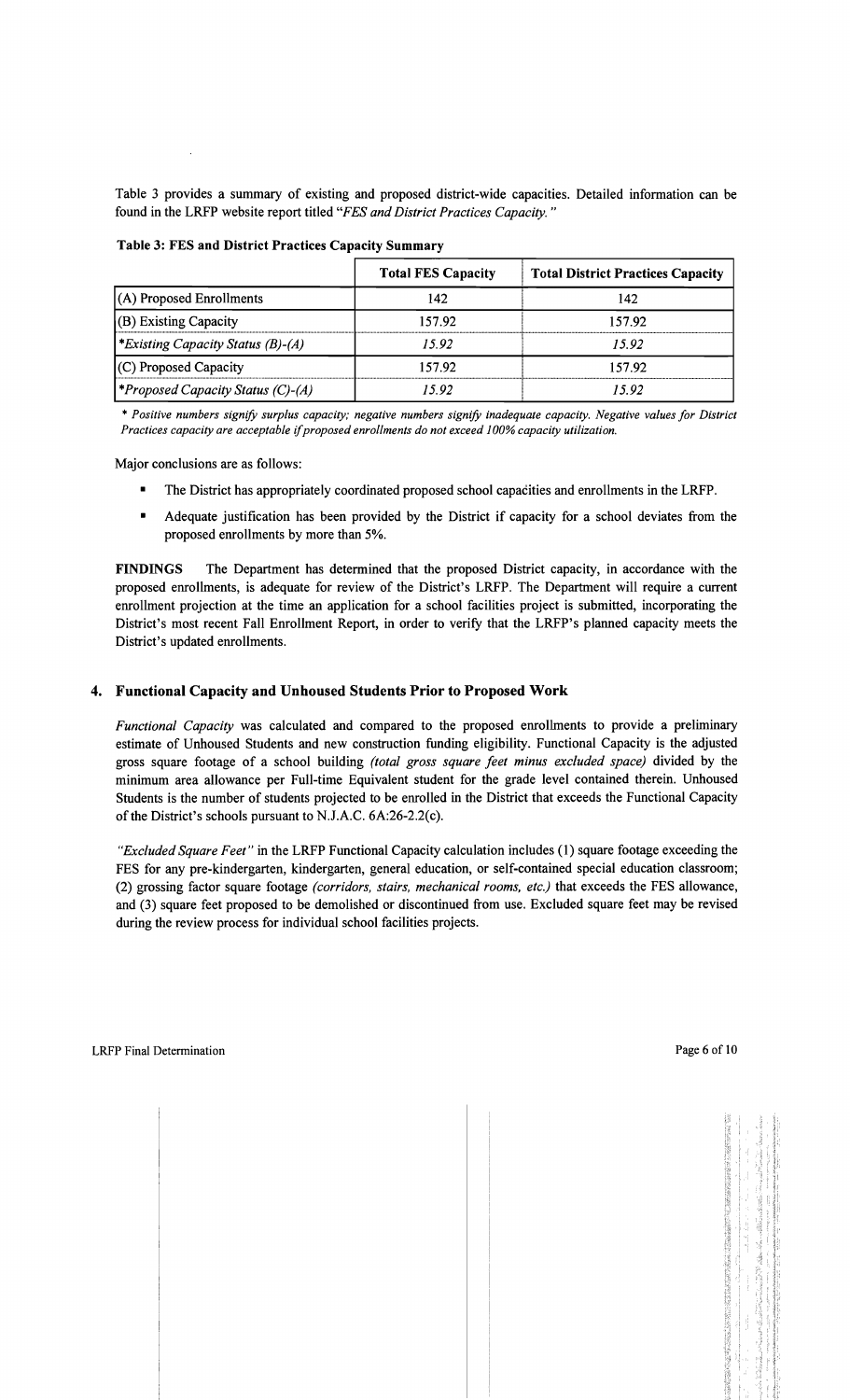Table 4 provides a preliminary assessment of Functional Capacity, Unhoused Students, and Estimated Maximum Approved Area for the various grade groups in accordance with the FES. Detailed information concerning the calculation and preliminary excluded square feet can be found in the LRFP website reports titled *"Functional Capacity and Unhoused Students"* and *"Functional Capacity Excluded Square Feet."* 

|                        |            | B          |                 |                |                          |
|------------------------|------------|------------|-----------------|----------------|--------------------------|
|                        |            | Estimated  |                 | D              | $E = C x D$              |
|                        | A          | Existing   | $C = A-B$       | Area           | <b>Estimated Maximum</b> |
|                        | Proposed   | Functional | Unhoused        | Allowance      | Approved Area for        |
|                        | Enrollment | Capacity   | <b>Students</b> | (gsf/students) | <b>Unhoused Students</b> |
| Elementary $(K-5)^*$   | 108        | 122.85     | 0               | 125.00         |                          |
| Middle $(6-8)$         | 34         | 38.67      | $\bf{0}$        | 134.00         | 0                        |
| High $(9-12)$          | 0          | 0          | 0               | 151.00         |                          |
| <b>District Totals</b> | 142        | 161.52     |                 |                |                          |

Table 4: Functional Capacity and Unhoused Students Prior to Proposed Work

\**Pre-kindergarten students are not included in the calculations.* 

Major conclusions are as follows:

- The calculations for "Estimated Existing Functional Capacity" none selected school facilities projects that have been approved by the Department but were not under construction or complete at the time of Plan submission.
- The District, based on the preliminary LRFP assessment, does not have Unhoused Students for the following FES grade groups: K-8.
- The District, based on the preliminary LRFP assessment, has Unhoused Students for the following FES grade groups:  $n/a$ .
- The District is not an ECPA District. Therefore, general education pre-kindergarten students are not included in the calculations.
- The District is not proposing to demolish or discontinue the use of existing District-owned instructional space. The Functional Capacity calculation excludes square feet proposed to be demolished or discontinued for the following FES grade groups:  $n/a$ .

FINDINGS Functional Capacity and Unhoused Students calculated in the LRFP are preliminary estimates. Justification for square footage in excess of the FES and the determination of additional excluded square feet, Preliminary Eligible Costs (PEC), and Final Eligible Costs (FEC) will be included in the review process for specific school facilities projects. A feasibility study undertaken by the District is required if building demolition or replacement is proposed per N.J.A.C. 6A:26-2.3(b)(10).

#### 5. Proposed Work

The District was instructed to review the condition of its facilities and sites and to propose corrective *"system"*  and *"inventory"* actions in its LRFP. *"System"* actions upgrade existing conditions without changing spatial configuration or size. Examples of system actions include new windows, finishes, and mechanical systems.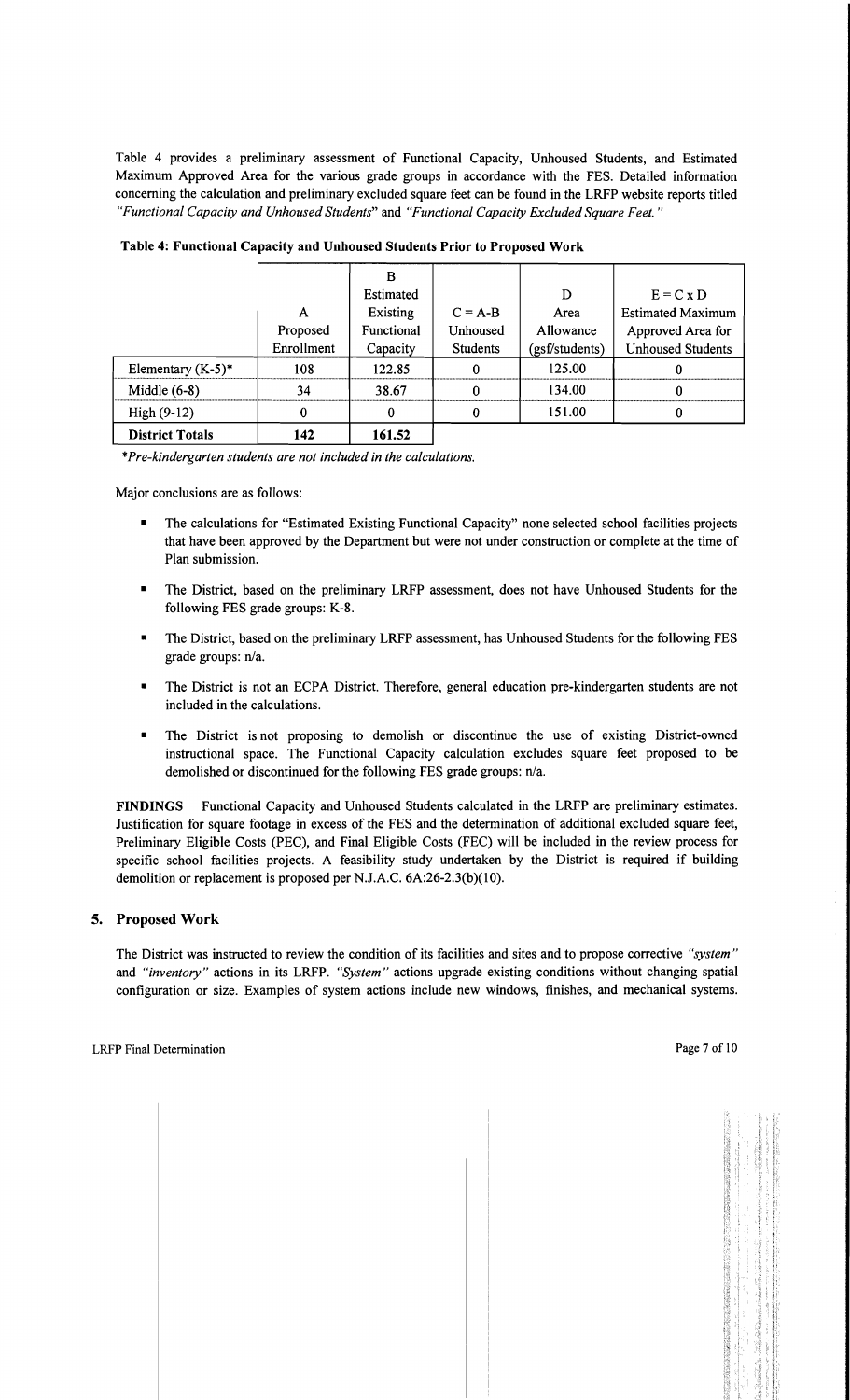*"Inventory"* actions address space problems by removing, adding, or altering sites, schools, buildings and rooms. Examples of inventory actions include building additions, the reconfiguration of existing walls, or changing room use.

Table 5 summarizes the type of work proposed in the District's LRFP for instructional buildings. Detailed information can be found in the LRFP website reports titled *"Site Asset Inventory," "LRFP Systems Actions Summary,* " *and "LRFP Inventory Actions Summary. "* 

Table 5: Proposed Work for Instructional Buildings

| <b>Type of Work</b>                                            | <b>Work Included in LRFP</b> |  |
|----------------------------------------------------------------|------------------------------|--|
| <b>System Upgrades</b>                                         | Yes                          |  |
| <b>Inventory Changes</b>                                       |                              |  |
| Room Reassignment or Reconfiguration                           | N٥                           |  |
| <b>Building Addition</b>                                       | Ν٥                           |  |
| New Building                                                   | N٥                           |  |
| Partial or Whole Building Demolition or Discontinuation of Use | N٥                           |  |
| New Site                                                       | N٥                           |  |

Major conclusions are as follows:

- The District has proposed system upgrades in one or more instructional buildings.
- The District has not proposed inventory changes, none selected, in one or more instructional buildings.
- The District has not proposed new construction in lieu of rehabilitation in one or more instructional buildings.

Please note that costs represented in the LRFP are for capital planning purposes only. Estimated costs are not intended to represent preliminary eligible costs or final eligible costs of approved school facilities projects.

The Act (NJ.S.A. 18A:7G-7b) provides that all school facilities shall be deemed suitable for rehabilitation unless a pre-construction evaluation undertaken by the District demonstrates to the satisfaction of the Commissioner that the structure might pose a risk to the safety of the occupants even after rehabilitation or that rehabilitation is not cost-effective. Pursuant to NJ.A.C. 6A:26-2.3(b)(10), the Commissioner may identify school facilities for which new construction is proposed in lieu of rehabilitation for which it appears from the information presented that new construction is justified, provided, however, that for such school facilities so identified, the District must submit a feasibility study as part of the application for the specific school facilities project. The cost of each proposed building replacement is compared to the cost of additions or rehabilitation required to eliminate health and safety deficiencies and to achieve the District's programmatic model.

Facilities used for non-instructional or non-educational purposes are ineligible for State support under the Act. However, projects for such facilities shall be reviewed by the Department to determine whether they are consistent with the District's LRFP and whether the facility, if it is to house students (full or part time) conforms to educational adequacy requirements. These projects shall conform to all applicable statutes and regulations.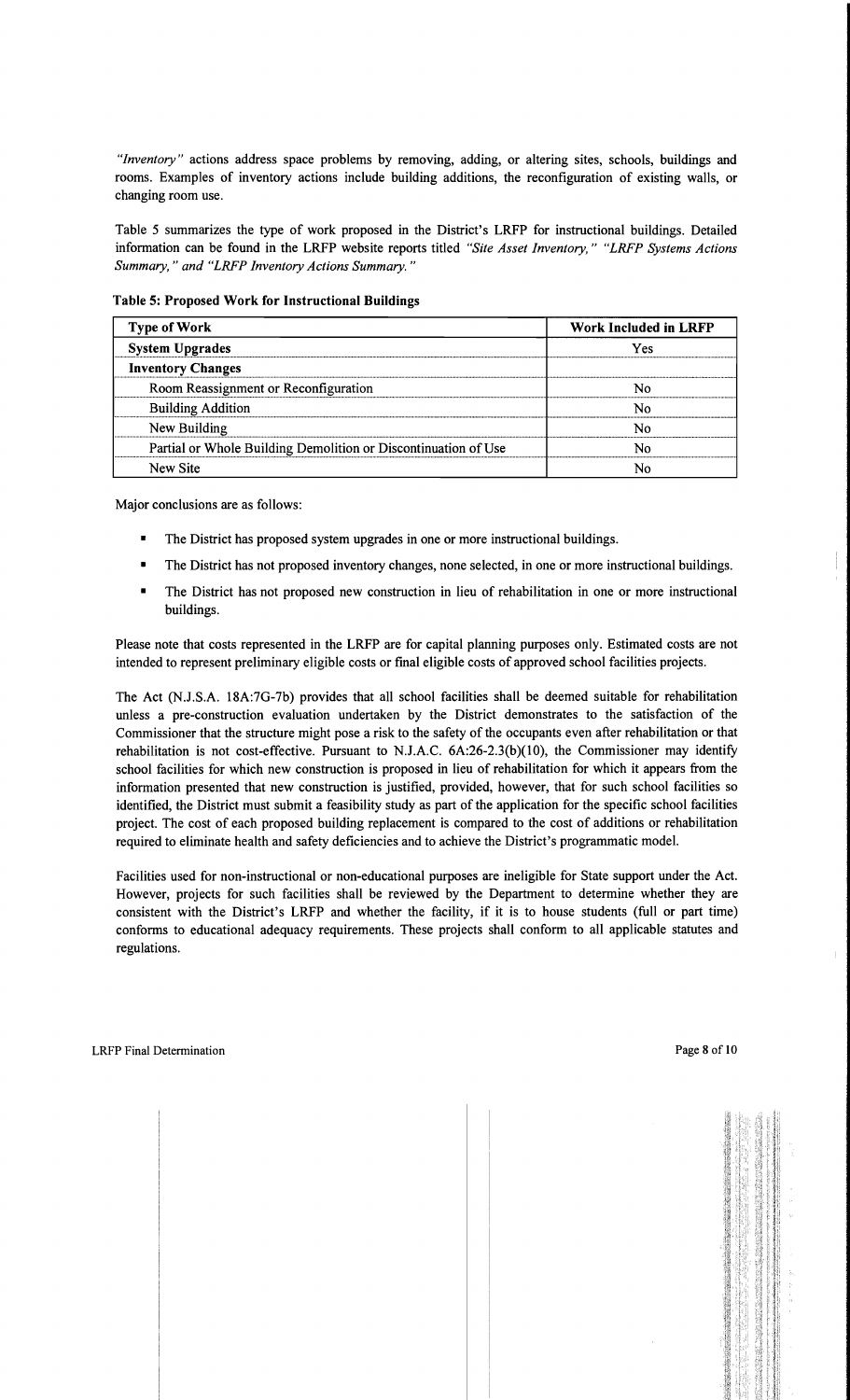FINDINGS The Department has determined that the proposed work is adequate for review of the District's LRFP. However, Department approval of proposed work in the LRFP does not imply that the District may proceed with a school facilities project. The District must submit individual project applications with cost estimates for Department project approval. Both school facilities project approval and other capital project review require consistency with the District's approved LRFP.

# 6. Functional Capacity and Unhoused Students After Completion of Proposed Work

The *Functional Capacity* of the District's schools *after* completion of the scope of work proposed in the LRFP was calculated to highlight any remaining Unhoused Students.

Table 6 provides a preliminary assessment of Unhoused Students and Estimated Remaining Maximum Area after completion of new construction proposed in the LRFP, if applicable. Detailed information concerning the calculation can be found in the website report titled *"Functional Capacity and Unhoused Students."* 

|                        | Estimated<br>Maximum<br>Approved Area |                         | Proposed<br>Functional         | Unhoused                       | Estimated<br>Maximum Area<br>for Unhoused |
|------------------------|---------------------------------------|-------------------------|--------------------------------|--------------------------------|-------------------------------------------|
|                        | for Unhoused<br><b>Students</b>       | Total New<br><b>GSF</b> | Capacity after<br>Construction | Students after<br>Construction | <b>Students</b><br>Remaining              |
| Elementary $(K-5)^*$   |                                       |                         | 122.85                         |                                |                                           |
| Middle $(6-8)$         |                                       |                         | 38.67                          |                                |                                           |
| High $(9-12)$          |                                       |                         | 0                              |                                |                                           |
| <b>District Totals</b> |                                       |                         | 161.52                         |                                |                                           |

Table 6: Functional Capacity and Unhoused Students After Completion of Proposed Work

*\*Pre-kindergarten students are not included in the calculations* 

Major conclusions are as follows:

- New construction is proposed for the following grade groups:  $n/a$ .
- Proposed new construction exceeds the estimated maximum area allowance for Unhoused Students prior to the completion of the proposed work for the following grade groups:  $n/a$ .
- The District, based on the preliminary LRFP assessment, will not have Unhoused Students after completion of the proposed LRFP work for the following grade groups: Grades K-5, 6-8.